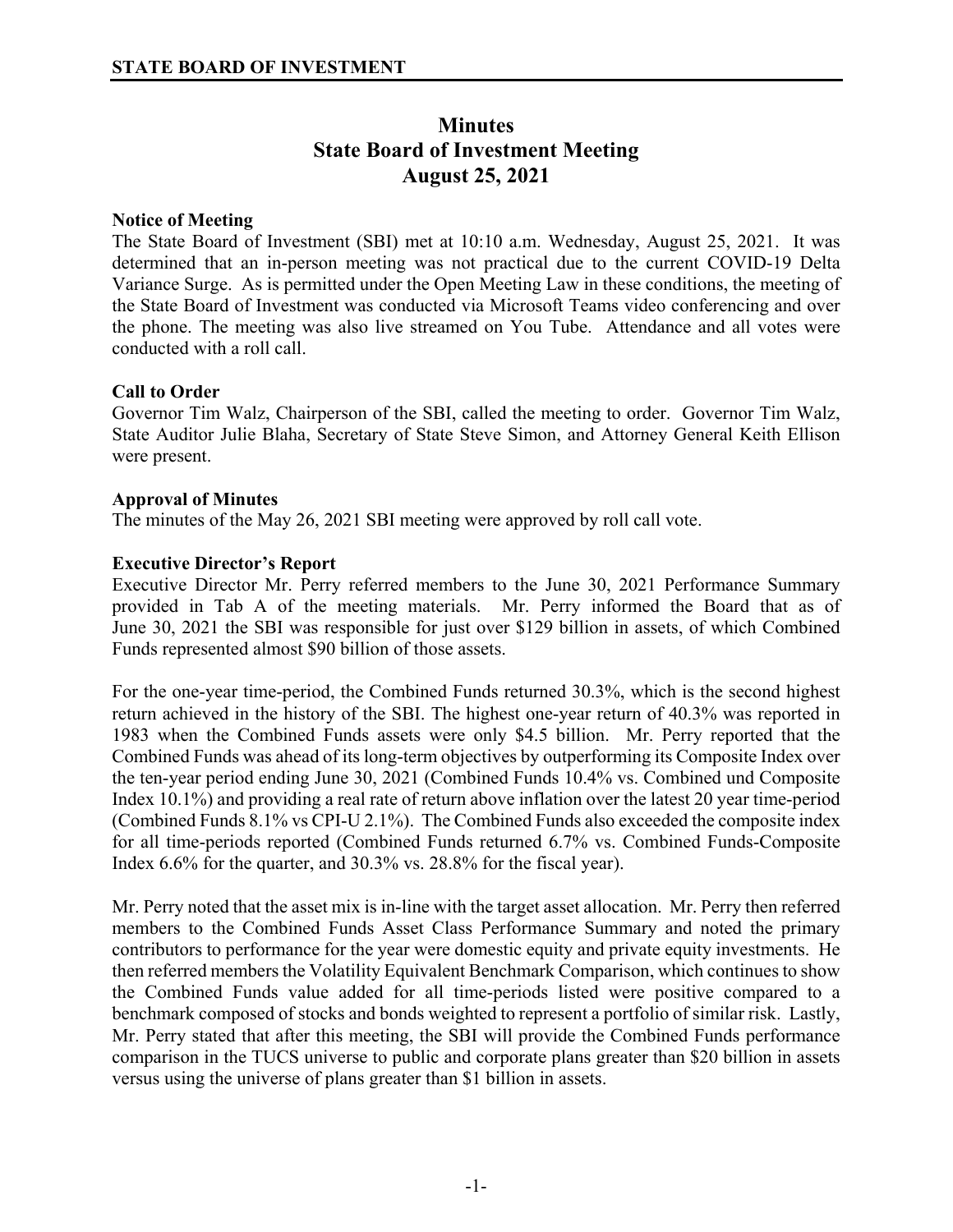#### **Executive Director's Administrative Report**

Mr. Perry referred members to Tab B of the meeting materials for the Executive Director's Administrative Report. The administrative budget provided in Attachment A shows the SBI under budget by three million dollars, which will be returned to the retirement systems who provide the initial funding for the SBI's administrative budget. Lastly, Mr. Perry stated that the Administrative Report included the Iran and Sudan summary and that there was no significant litigation during the quarter.

#### **General Investment Consultant Review Report**

Mr. Perry referred members to Tab C of the meeting materials for the General Investment Consultant Review as the result of the Request For Proposal (RFP) issued in April of 2021 given that current contracts are scheduled to expire in early 2022 calendar year. As a result, staff, members of the Investment Advisory Council (IAC), and designees of the Board recommended that the Board retain Aon Investments USA Inc. and Meketa Investment Group, LLC. If approved, staff would promptly begin contract negotiations.

Board members noted that quarterly materials are reviewed with staff and consultants prior to the meetings. This allows time for staff to follow up on any questions Board members have on the recommendations and gives them a better understanding of how the Combined Funds portfolio is positioned. Board members also noted the seriousness of their fiduciary responsibility to the people of Minnesota and pension holders.

State Auditor Blaha moved approval of the General Investment Consultant Services recommendation, which reads: "**The Investment Advisory Council endorsed the Executive Director and Staff's recommendation to authorize the Executive Director, with assistance from SBI's legal counsel, to negotiate and execute contracts with Aon Investments USA Inc. and Meketa Investment Group, LLC for investment consulting services. The contracts should cover a period of five years. The contracts will also be subject to the standard termination provisions required by state statute. Approval of this recommendation is not intended to constitute in any way, a binding legal agreement or impose any legal obligations on the State Board of Investment and neither the State of Minnesota, the Investment Advisory Council, the State Board of Investment nor its Executive Director have any liability for reliance by Aon Investments USA Inc. or Meketa Investment Group, LLC upon this approval. Until the Executive Director on behalf of the SBI executes a formal agreement, further due diligence and negotiations may result in the imposition of additional terms and conditions on either Aon Investments USA Inc. or Meketa Investment Group, LLC."** The motion passed by roll call vote.

## **Private Markets Investment Program Report**

Mr. Martin, Chairperson of the Investment Advisory Council, delivered the Private Markets Investment Program Report and reviewed eight private markets proposals listed in a revised Tab D of the meeting materials. Mr. Martin stated that the following eight recommendations are with existing managers with whom the SBI has done extensive due diligence: MN Asia Investors, LP (Private Equity), Carlyle Partners VIII (Private Equity), Carlyle/MN Co-Invest (Private Equity), Summit Partners Growth Equity Fund XI (Private Equity), KKR Global Infrastructure Investors Fund IV (Real Assets), Blackstone Real Estate Partners Asia III (Real Assets), KKR Real Estate Partners America III (Real Assets), and Sixth Street Opportunities Partners V (Private Credit).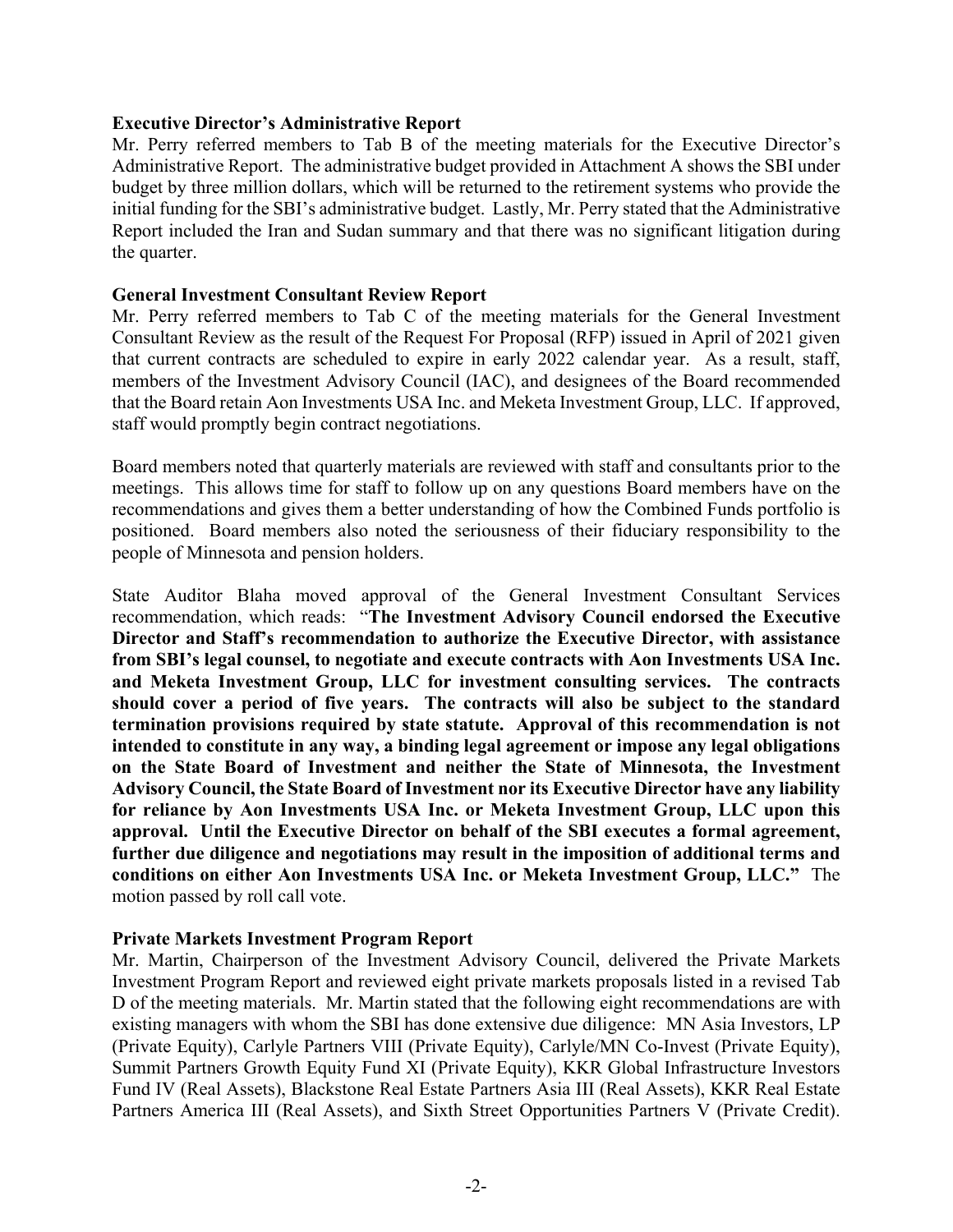State Auditor Blaha moved approval of the eight recommendations which reads: "**The Investment Advisory Council concurs with Staff's recommendation that the SBI authorize the Executive Director, with assistance from the SBI's legal counsel, to negotiate and execute a commitment of up to an additional \$100 million to MN Asia Investors, plus an additional amount not to exceed one percent of the total commitment for the payment of required charges at closing. Approval of this potential commitment is not intended to be, and does not constitute in any way, a binding or legal agreement or impose any legal obligations on the State Board of Investment and neither the State of Minnesota, the Investment Advisory Council, the State Board of Investment nor its Executive Director have any liability for reliance by Asia Alternatives Management upon this approval. Until the Executive Director on behalf of the SBI executes a formal agreement, further due diligence and negotiations may result in the imposition of additional terms and conditions on Asia Alternatives Management or reduction or termination of the commitment.** 

**The Investment Advisory Council concurs with Staff's recommendation that the SBI authorize the Executive Director, with assistance from the SBI's legal counsel, to negotiate and execute a commitment of up to \$150 million, or 20% of Carlyle Partners VIII, whichever is less, and up to \$100 million to Carlyle/MN Co-Invest, plus an additional amount not to exceed one percent of the total commitment for the payment of required charges at closing. Approval of this potential commitment is not intended to be, and does not constitute in any way, a binding or legal agreement or impose any legal obligations on the State Board of Investment and neither the State of Minnesota, the Investment Advisory Council, the State Board of Investment nor its Executive Director have any liability for reliance by The Carlyle Group upon this approval. Until the Executive Director on behalf of the SBI executes a formal agreement, further due diligence and negotiations may result in the imposition of additional terms and conditions on The Carlyle Group or reduction or termination of the commitment.** 

**The Investment Advisory Council concurs with Staff's recommendation that the SBI authorize the Executive Director, with assistance from the SBI's legal counsel, to negotiate and execute a commitment of up to \$300 million, or 20% of Summit Partners Growth Equity Fund XI, whichever is less, plus an additional amount not to exceed one percent of the total commitment for the payment of required charges at closing. Approval of this potential commitment is not intended to be, and does not constitute in any way, a binding or legal agreement or impose any legal obligations on the State Board of Investment and neither the State of Minnesota, the Investment Advisory Council, the State Board of Investment nor its Executive Director have any liability for reliance by Summit Partners upon this approval. Until the Executive Director on behalf of the SBI executes a formal agreement, further due diligence and negotiations may result in the imposition of additional terms and conditions on Summit Partners or reduction or termination of the commitment.** 

**The Investment Advisory Council concurs with Staff's recommendation that the SBI authorize the Executive Director, with assistance from the SBI's legal counsel, to negotiate and execute a commitment of up to \$100 million, or 20% of KKR Global Infrastructure Investors IV, whichever is less, plus an additional amount not to exceed one percent of the total commitment for the payment of required charges at closing. Approval of this potential commitment is not intended to be, and does not constitute in any way, a binding or legal**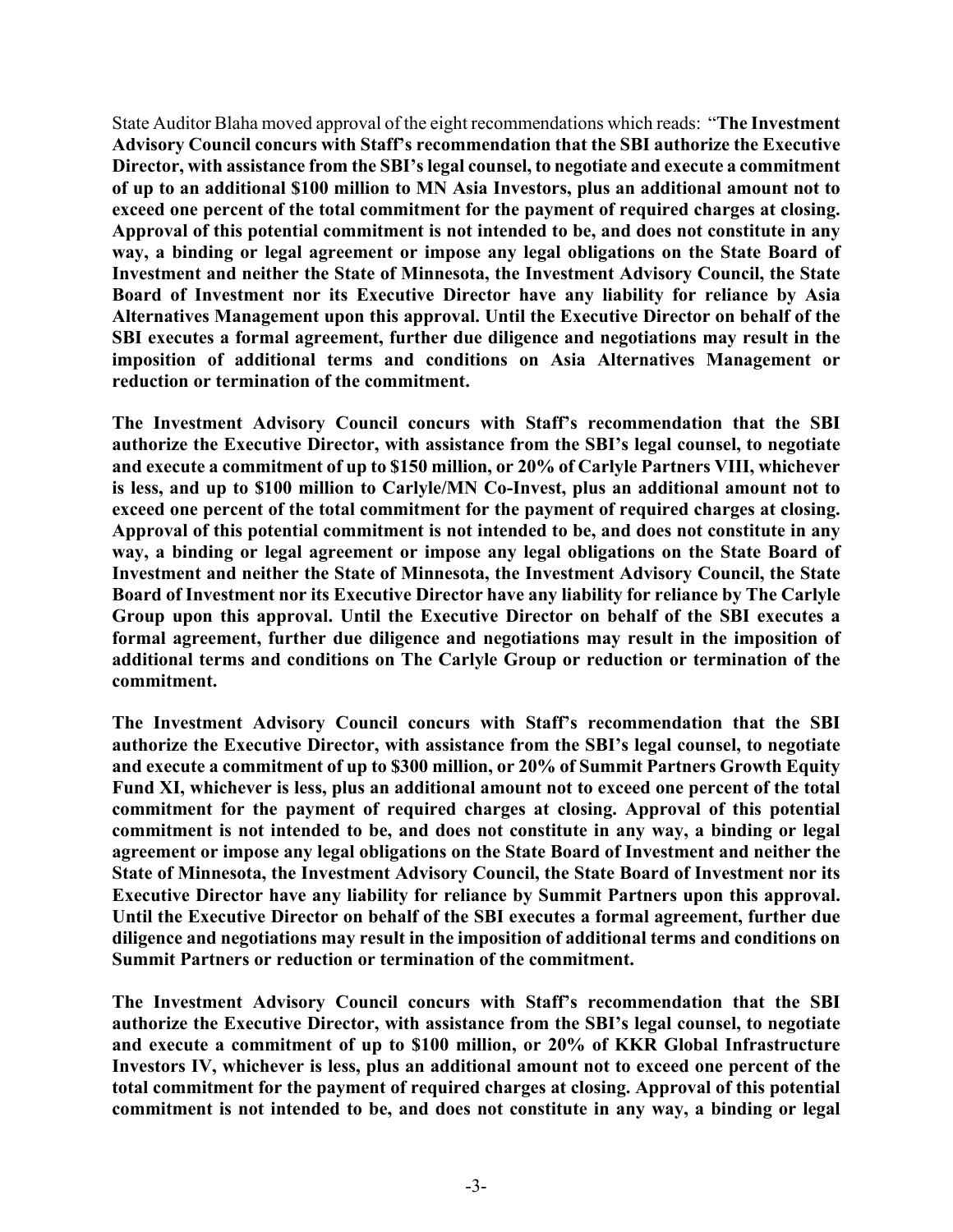**agreement or impose any legal obligations on the State Board of Investment and neither the State of Minnesota, the Investment Advisory Council, the State Board of Investment nor its Executive Director have any liability for reliance by KKR upon this approval. Until the Executive Director on behalf of the SBI executes a formal agreement, further due diligence and negotiations may result in the imposition of additional terms and conditions on KKR or reduction or termination of the commitment.** 

**The Investment Advisory Council concurs with Staff's recommendation that the SBI authorize the Executive Director, with assistance from the SBI's legal counsel, to negotiate and execute a commitment of up to \$100 million, or 20% of Blackstone Real Estate Partners Asia III, whichever is less, plus an additional amount not to exceed one percent of the total commitment for the payment of required charges at closing. Approval of this potential commitment is not intended to be, and does not constitute in any way, a binding or legal agreement or impose any legal obligations on the State Board of Investment and neither the State of Minnesota, the Investment Advisory Council, the State Board of Investment nor its Executive Director have any liability for reliance by The Blackstone Group upon this approval. Until the Executive Director on behalf of the SBI executes a formal agreement, further due diligence and negotiations may result in the imposition of additional terms and conditions on The Blackstone Group or reduction or termination of the commitment.** 

**The Investment Advisory Council concurs with Staff's recommendation that the SBI authorize the Executive Director, with assistance from the SBI's legal counsel, to negotiate and execute a commitment of up to \$125 million, or 20% of KKR Real Estate Partners Americas III, whichever is less, plus an additional amount not to exceed one percent of the total commitment for the payment of required charges at closing. Approval of this potential commitment is not intended to be, and does not constitute in any way, a binding or legal agreement or impose any legal obligations on the State Board of Investment and neither the State of Minnesota, the Investment Advisory Council, the State Board of Investment nor its Executive Director have any liability for reliance by KKR upon this approval. Until the Executive Director on behalf of the SBI executes a formal agreement, further due diligence and negotiations may result in the imposition of additional terms and conditions on KKR or reduction or termination of the commitment.** 

**The Investment Advisory Council concurs with Staff's recommendation that the SBI authorize the Executive Director, with assistance from the SBI's legal counsel, to negotiate and execute a commitment of up to \$75 million, or 20% of Sixth Street Opportunities Partners V, whichever is less, plus an additional amount not to exceed one percent of the total commitment for the payment of required charges at closing. Approval of this potential commitment is not intended to be, and does not constitute in any way, a binding or legal agreement or impose any legal obligations on the State Board of Investment and neither the State of Minnesota, the Investment Advisory Council, the State Board of Investment nor its Executive Director have any liability for reliance by Sixth Street Partners upon this approval. Until the Executive Director on behalf of the SBI executes a formal agreement, further due diligence and negotiations may result in the imposition of additional terms and conditions on Sixth Street Partners or reduction or termination of the commitment.** The motion passed by roll call vote.